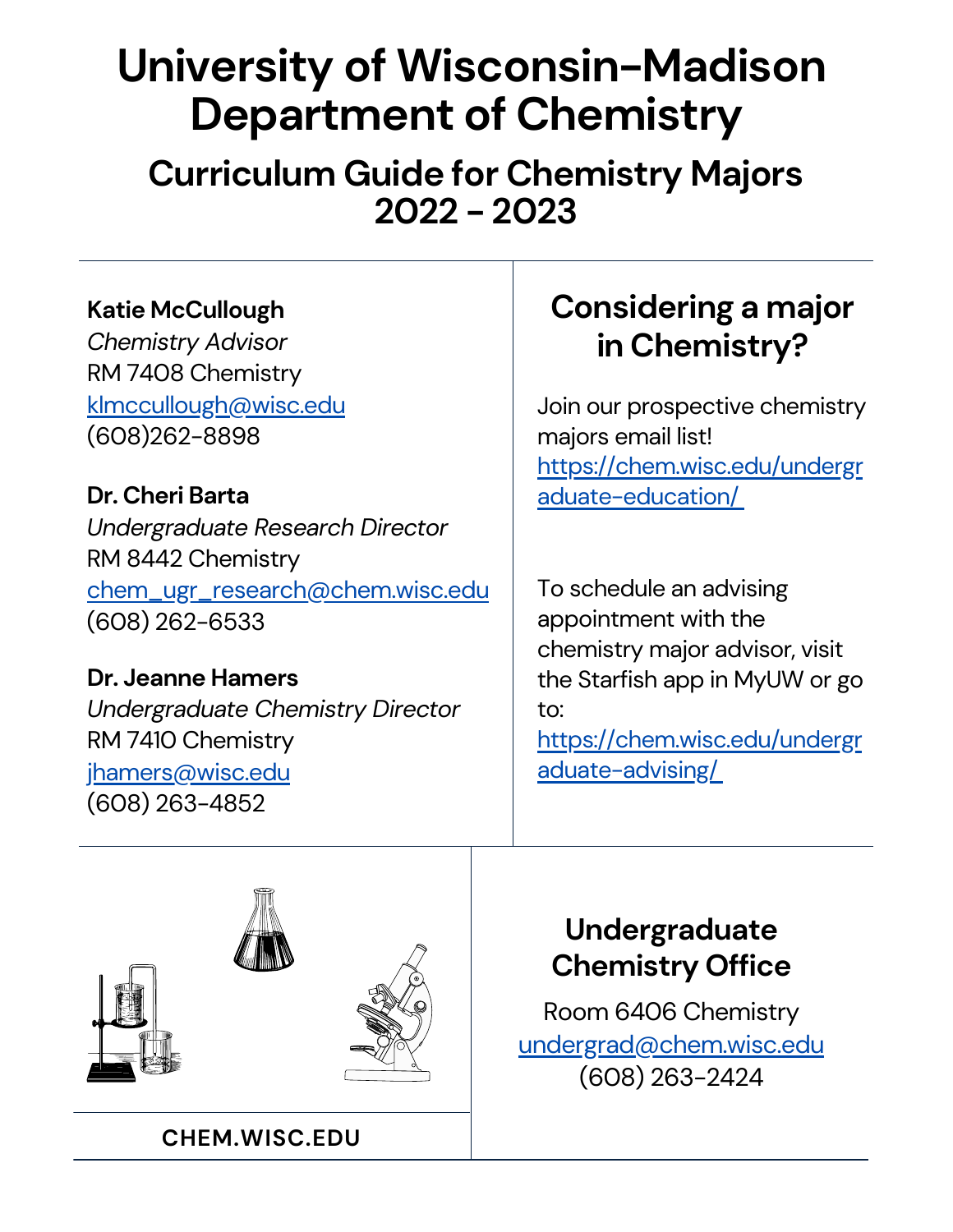### **REQUIRED CHEMISTRY COURSES FOR THE CHEMISTRY MAJOR**

(37 credits)

#### **A. General Chemistry**

*Choose one from:* CHEM 109 Advanced General Chemistry (5 cr; fall only) CHEM 109H Advanced General Chemistry Honors (5 cr; fall only) CHEM 115 Chemical Principles I (5 cr; fall only; enrollment by invitation) CHEM 104 (5 cr) (CHEM 103 is a prerequisite.)

CHEM 109, 109H, or 115 is recommended, but CHEM 103/104 also fulfils this requirement.

#### **B. Analytical Chemistry**<sup>1</sup>

CHEM 329 Fundamentals of Analytical Science (4 cr; fall or spring)

*OR* CHEM 116 Chemical Principles II (5 cr; spring only; only open to students who took CHEM 115)

#### **C. Inorganic Chemistry**

CHEM 311 Chemistry Across the Periodic Table (4 cr; fall or spring)

**D. Organic Chemistry** *(All courses offered fall, spring, and summer.)*

CHEM 343 Organic Chemistry I (3 cr) CHEM 344 Introductory Organic Chemistry Laboratory (2 cr) CHEM 345 Organic Chemistry II (3 cr)

#### **E. Physical Chemistry** *(All courses offered fall and spring; labs also offered summer.)*

CHEM 561 Physical Chemistry I (3 cr) *or* CHEM 565 Biophysical Chemistry (4 cr)2 CHEM 562 Physical Chemistry II (3 cr) CHEM 563 Physical Chemistry Laboratory I (1 cr) CHEM 564 Physical Chemistry Laboratory II (1 cr)

**F. Advanced Non-Laboratory Coursework (5 cr)** Choose from any 500-600 level courses in chemistry that are not research courses. Options include:

CHEM 421/MS&E 421 Polymeric Materials (3 cr; spring only) CHEM 505/CBE 505 Industrial Chemistry (3 cr) CHEM 511 Inorganic Chemistry (3 cr; spring only) CHEM 524 Chemical Instrumentation (3 cr; only 2 cr count for advanced non-lab work; spring only) CHEM 547 Advanced Organic Chemistry (3 cr; fall only) CHEM 629 Atmospheric Chemical Mechanisms (3 cr; every other fall) CBE 440 Chemical Engineering Materials (3 cr) CBE 540 Polymer Science & Technology (3 cr) CBE 547 Introduction to Collide & Interface Science (3 cr)

BIOCHEM 501 Introduction to Biochemistry (3 cr) *or* BIOCHEM 507 General Biochem I (3 cr) BIOCHEM 508 General Biochemistry II (3 cr) BIOCHEM/NUTR SCI 510 Nutritional Biochemistry & Metabolism (3 cr.; spring only) BIOCHEM 625 Mechanisms of Action of Vitamins & Minerals (2 cr.; spring only) *The extra one credit associated with CHEM 116 and CHEM 565 also count towards the 5 credits. BIOCHEM 501 and BIOCHEM 507 cannot both count towards the 5 credits.* 

#### **G. Additional Laboratory Work (3 cr)** Choose from the following lab courses:

| CHEM 346 Intermediate Organic Laboratory           | BIOCHEM 681/682 Senior Honors Thesis                     |
|----------------------------------------------------|----------------------------------------------------------|
| $(1-2 \text{ cr}; \text{fall} \text{ only})$       | BIOCHEM 691/692 Senior Thesis                            |
| <b>CHEM 524 Chemical Instrumentation</b>           | <b>BIOCHEM 699 Special Problems</b>                      |
| (3 cr; only 1 cr counts for lab work; spring only) | <b>CBE 599 Special Problems</b>                          |
| CHEM 681/682 Senior Honors Thesis                  | Note that students need to first find a research advisor |
| CHEM 691/692 Senior Thesis                         | before enrolling in one of the directed study or thesis  |
| CHEM 699 Directed Study                            | courses.                                                 |

 $1$  Students are strongly encouraged to take either CHEM 329 or CHEM 116 (if invited) to fulfill the Analytical Chemistry requirement. However, CHEM 327 may be substituted for this requirement.

<sup>2</sup> CBE 310 Chemical Process Thermodynamics or MS&E 330 Thermodynamics of Materials may be substituted for this requirement. These options are only recommended for students who are also majoring CBE or MS&E.

\_\_\_\_\_\_\_\_\_\_\_\_\_\_\_\_\_\_\_\_\_\_\_\_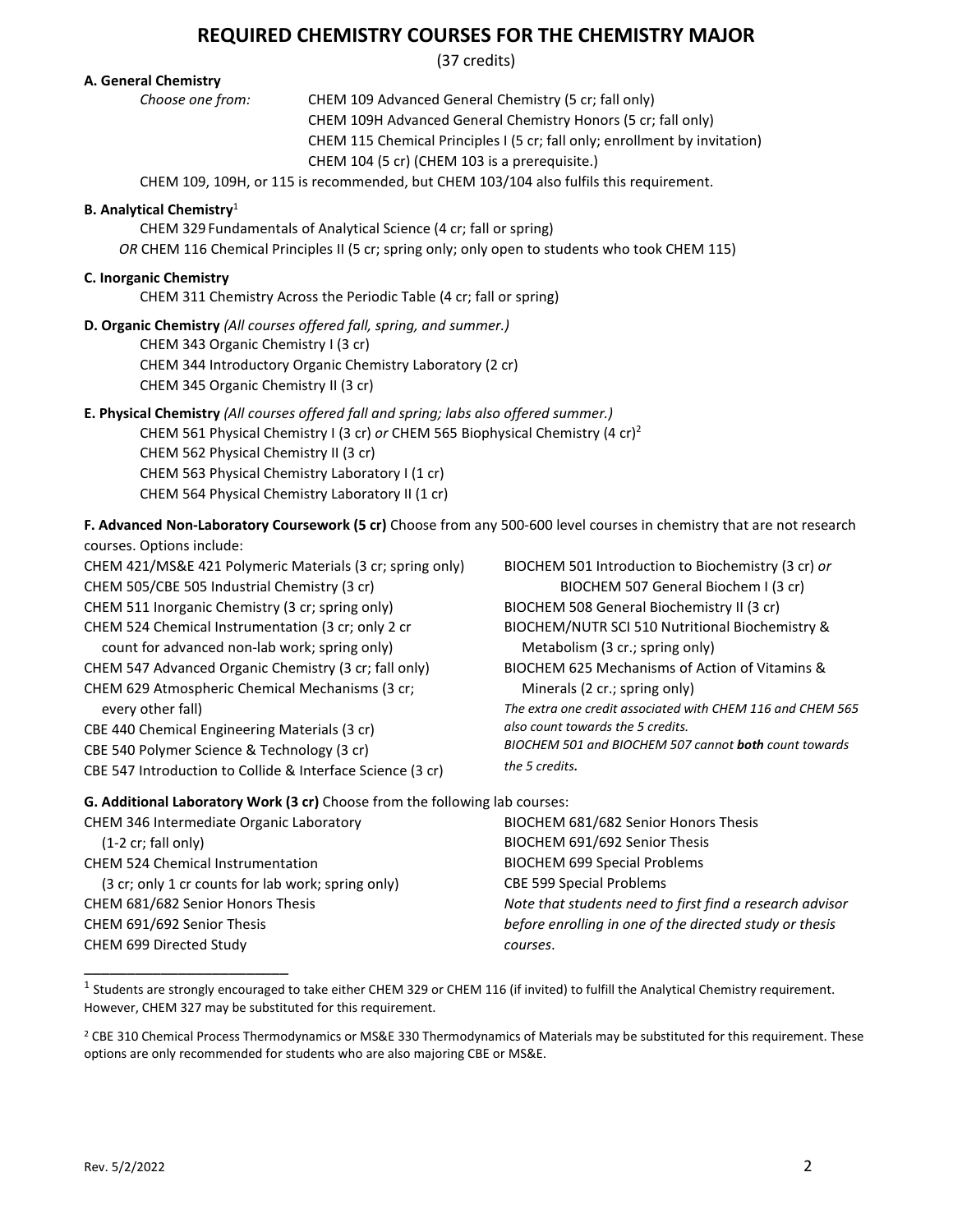### **MATH AND PHYSICS REQUIREMENTS**

Calculus and calculus-based physics classes are also required for the chemistry major.

#### **Mathematics**

MATH 221 Calculus and Analytic Geometry 1 (5 cr) MATH 222 Calculus and Analytic Geometry 2 (4 cr)

MATH 234 Calculus-Functions of Several Variables (4 cr) and MATH 320 Linear Algebra and Differential Equations (3 cr) are also highly recommended, although they are not required. Students with MATH 221 and 222 credit from AP Calculus are especially encouraged to take further math.

#### **Physics**

PHYS 207 General Physics or PHYS 201 General Physics or PHYS 247 A Modern Introduction to Physics PHYS 208 General Physics or PHYS 202 General Physics or PHYS 248 A Modern Introduction to Physics

PHYS 207/208 is the preferred sequence for chemistry majors, while PHYS 201/202 is recommended for engineering students. PHYS 247/248 is an honors sequence that may be taken by chemistry majors as well.

### **COURSE SELECTION AND SEQUENCING**

#### **Introductory Chemistry Courses**

Students intending to major in chemistry should take general chemistry in their first year. There are three different options for introductory chemistry, and the best choice depends on the student's background. Students with one year of high school chemistry often take the CHEM 103 General Chemistry I/CHEM 104 General Chemistry II sequence. Students with a strong high school chemistry background (usually two years) and placement into at least first semester calculus are eligible for CHEM 109 Advanced General Chemistry, an advanced, fast-paced option that covers the breadth of general chemistry in one semester. CHEM 109 is offered only in the fall semesters and an honors level section is available. Students with exceptionally strong math and science backgrounds may be invited to apply for the CHEM 115 Chemical Principles I/CHEM 116 Chemical Principles II sequence. This honors sequence is more math and physics based than the other options, features a small class size, and provides an opportunity for research during the second semester. The 115/116 sequence satisfies both the general and analytical chemistry requirements for the major.

### **Mathematics and Physics**

Most chemistry majors complete calculus during their first year. Physics is most often taken in the second year. Students interested in chemistry with a biological emphasis will usually take biology in their second year and then take physics and biochemistry in their third year.

#### **Intermediate Level Chemistry Courses**

Chemistry majors take intermediate level courses in three different areas of chemistry: analytical (CHEM 329), inorganic (CHEM 311), and organic (CHEM 343, CHEM 345, and CHEM 344). These areas are independent from one another and do not need to be taken in a particular order. Below are some points for students to consider when making their selections.

- It is recommended that students complete the required 300-level courses by the end of their third year.
- Opportunities for taking advanced electives or for doing research in one area may be enhanced somewhat by an earlier start in that area.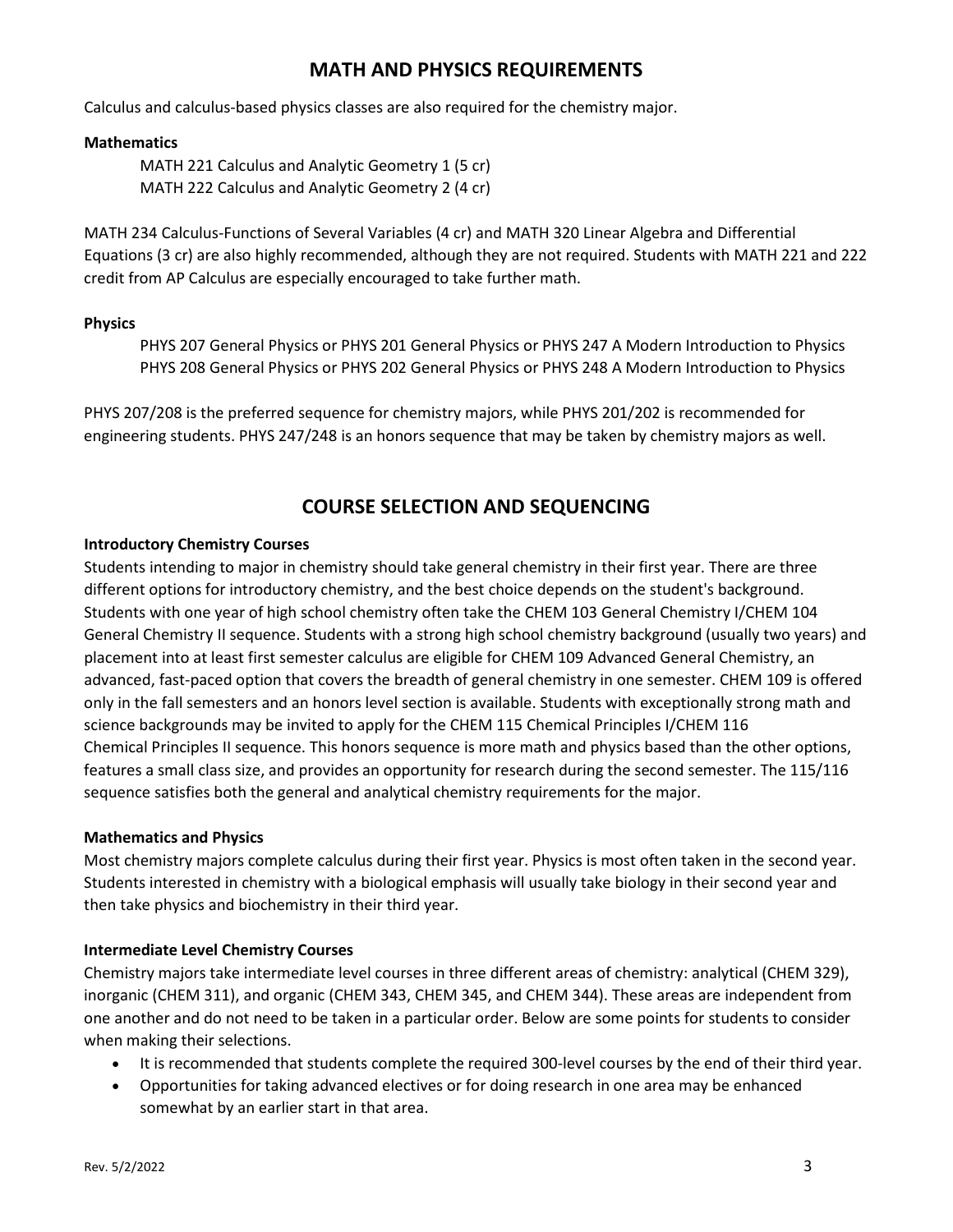- Students are strongly encouraged to take the laboratory courses CHEM 311, CHEM 329, and CHEM 344 in three different semesters. In particular, CHEM 329 and CHEM 344 are especially challenging to take in the same semester, because they both include eight hours of laboratory time per week.
- CHEM 344 Introductory Organic Chemistry Laboratory may be taken concurrently with or after CHEM 345 Organic Chemistry II. Some students prefer to take the two concurrently because the content of these courses complement each other well. Others prefer to take 344 after 345 so that they have more time to process and assimilate the material.
- An honors sequence for students especially interested in the chemical sciences is offered in organic chemistry, CHEM 343 (fall only) and CHEM 345 (spring only). Enrollment is by invitation and based on grades in prior chemistry coursework.
- Students desiring a more compressed schedule may opt to take either CHEM 311 or CHEM 329 (which include labs) concurrently with the non-laboratory courses CHEM 343 or CHEM 345 (if not also taking the organic lab).

### **Physical Chemistry**

It is recommended that students begin physical chemistry by the second semester of their third year. Calculus, physics, and analytical chemistry are all prerequisites. Most chemistry majors take CHEM 561 Physical Chemistry for their first physical chemistry course. Students who are also interested in biochemistry usually take CHEM 565 Biophysical Chemistry instead. Chemistry majors who are also majoring in Chemical & Biological Engineering take CBE 310 Chemical Process Thermodynamics. It is recommended that CHEM 563 Physical Chemistry Laboratory be taken after CHEM 561 (usually concurrently with CHEM 562 Physical Chemistry), and that CHEM 564 Physical Chemistry Laboratory be taken after completion of CHEM 562. Especially strong students needing to complete physical chemistry in two semesters may take CHEM 563 concurrently with CHEM 561 (or 565) and CHEM 564 concurrently with CHEM 562.

### **Additional Laboratory Work Requirement and Research Involvement**

The additional laboratory work requirement for the major can be satisfied through either research and/or additional course work. Either way, it is exceptionally difficult to complete this requirement in one semester, and students need to plan ahead. It is strongly encouraged that students who are interested in research begin looking for a research group by the end of their sophomore year and no later than the first semester of their junior year. Although it is possible to find a research group after this point, it is much more difficult. Should you not find a research group, this timeframe would also allow you time to plan accordingly for the required courses you would need in place of research. The non-research course options are CHEM 346 and CHEM 524. At any point should you have questions regarding finding research or the courses you would need to take, please reach out to the Chemistry Advisor, Katie McCullough[: klmccullough@wisc.edu](mailto:klmccullough@wisc.edu) or the Undergraduate Research Office: [chem\\_ugr\\_research@chem.wisc.edu](mailto:chem_ugr_research@chem.wisc.edu) .

### **FOUR-YEAR PLANS FOR THE CHEMISTRY MAJOR**

The next pages show a few possible course sequences for the chemistry courses required for the major. These pathways are all based on a four-year undergraduate degree. Those students who plan to take longer and/or take courses in the summer can decompress these schedules. Variations to these plans are possible, as long as the student pays attention to required requisites. In presenting these pathways we hope that students will have enough information to tailor course sequences to best achieve their educational objectives.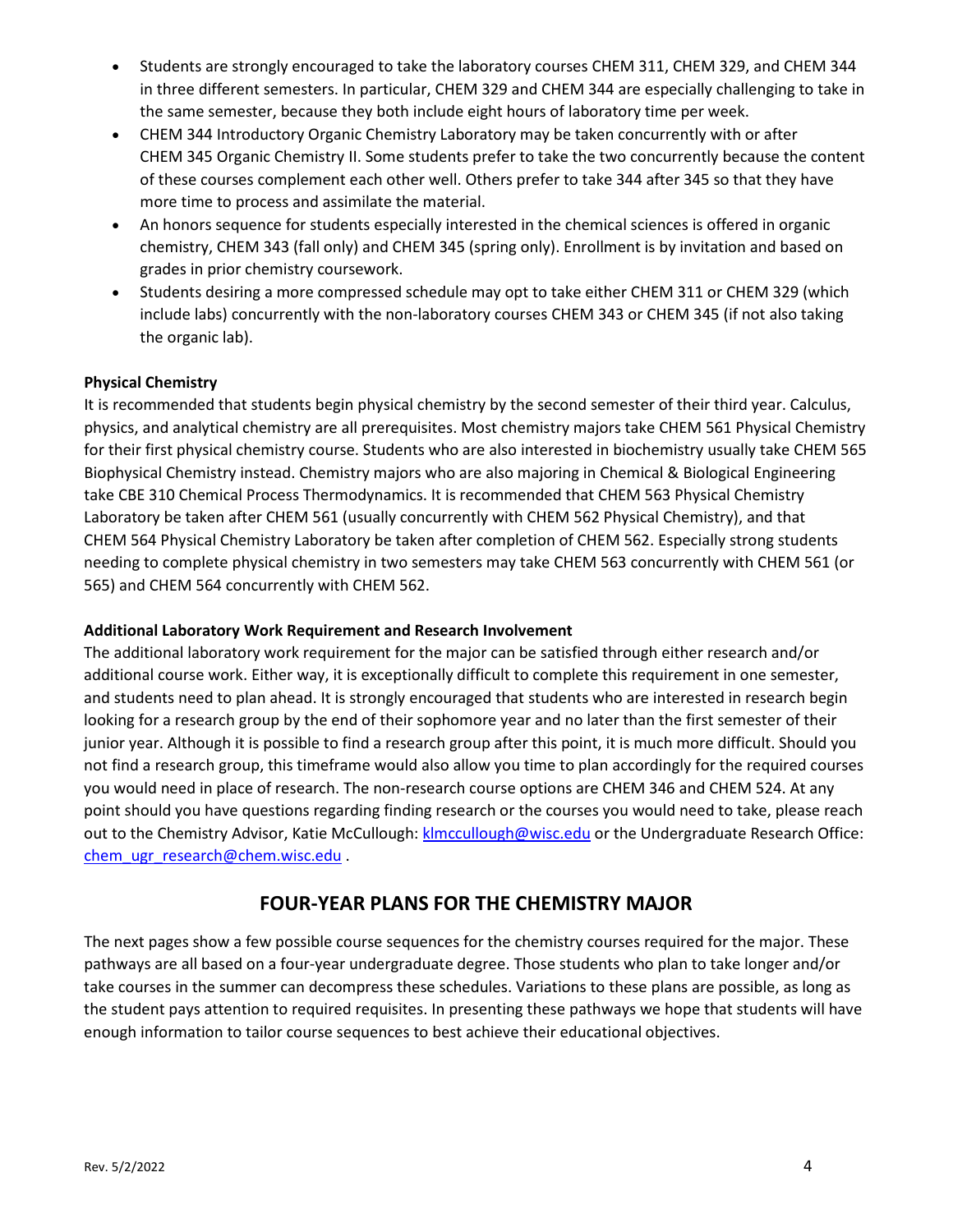### **Pathway 1 – Starting with CHEM 109**

Pathway 1 has students completing general chemistry (CHEM 109) their first semester and beginning the intermediate level courses the second semester of their first year. In an alternative version of this plan, students could start the organic sequence (CHEM 343) the second semester of their first year and postpone analytical (CHEM 329) to the second semester of their second year.

|        | <b>Fall Semester</b>    | $\mathsf{Cr}$ | <b>Spring Semester</b>  | <b>Cr</b> |
|--------|-------------------------|---------------|-------------------------|-----------|
| Year 1 | <b>CHEM 109</b>         | 5             | <b>CHEM 329</b>         | 4         |
|        | <b>MATH 221</b>         | 5             | <b>MATH 222</b>         | 4         |
| Year 2 | <b>CHEM 343</b>         | 3             | <b>CHEM 345</b>         | 3         |
|        | PHYSICS 207             | 5             | CHEM 344 (or summer)    |           |
|        | Research (optional)     | $1 - 3$       | PHYSICS 208             | 5         |
|        |                         |               | Research (optional)     | $1 - 3$   |
| Year 3 | <b>CHEM 311</b>         | 4             | <b>CHEM 562</b>         | 3         |
|        | <b>CHEM 561</b>         | 3             | <b>CHEM 563</b>         |           |
|        | Research (optional)     | $1 - 3$       | Research or Additional  | $1 - 3$   |
|        |                         |               | lab credits             |           |
| Year 4 | <b>CHEM 564</b>         | 1             | CHEM Elective (non-lab) | 3         |
|        | CHEM Elective (non-lab) | 3             | Research (optional)     | $1 - 3$   |
|        | Research or Additional  | $1 - 3$       |                         |           |
|        | lab credits             |               |                         |           |

### **Pathway 2 – Starting with CHEM 103/104**

Pathway 2 includes completing general chemistry (CHEM 103 and 104) and the required math courses the first year and beginning the intermediate courses the second year. A variation of this plan could be to take CHEM 329 in the fall of the second year and start organic chemistry in the spring of the second year.

|                   | <b>Fall Semester</b>          | Cr      | <b>Spring Semester</b>  | Cr           |
|-------------------|-------------------------------|---------|-------------------------|--------------|
| Year 1            | <b>CHEM 103</b>               | 4       | <b>CHEM 104</b>         | 5            |
|                   | <b>MATH 221</b>               | 5       | <b>MATH 222</b>         | 4            |
| Year 2            | <b>CHEM 343</b>               | 3       | <b>CHEM 345</b>         | 3            |
|                   | PHYSICS 207                   | 5       | CHEM 344 (or summer)    |              |
|                   | Research (optional)           | $1 - 3$ | PHYSICS 208             | 5            |
|                   |                               |         | Research (optional)     | $1 - 3$      |
| Year <sub>3</sub> | <b>CHEM 329</b>               | 4       | <b>CHEM 311</b>         | 4            |
|                   | CHEM Elective (non-lab)       | 3       | <b>CHEM 561</b>         | 3            |
|                   | Research (optional)           | $1 - 3$ | Research or Additional  | $1 - 3$      |
|                   |                               |         | lab credits             |              |
| Year 4            | <b>CHEM 562</b>               | 3       | <b>CHEM 564</b>         | $\mathbf{1}$ |
|                   | <b>CHEM 563</b>               |         | CHEM Elective (non-lab) | 3            |
|                   | <b>Research or Additional</b> | $1 - 3$ |                         |              |
|                   | lab credits                   |         |                         |              |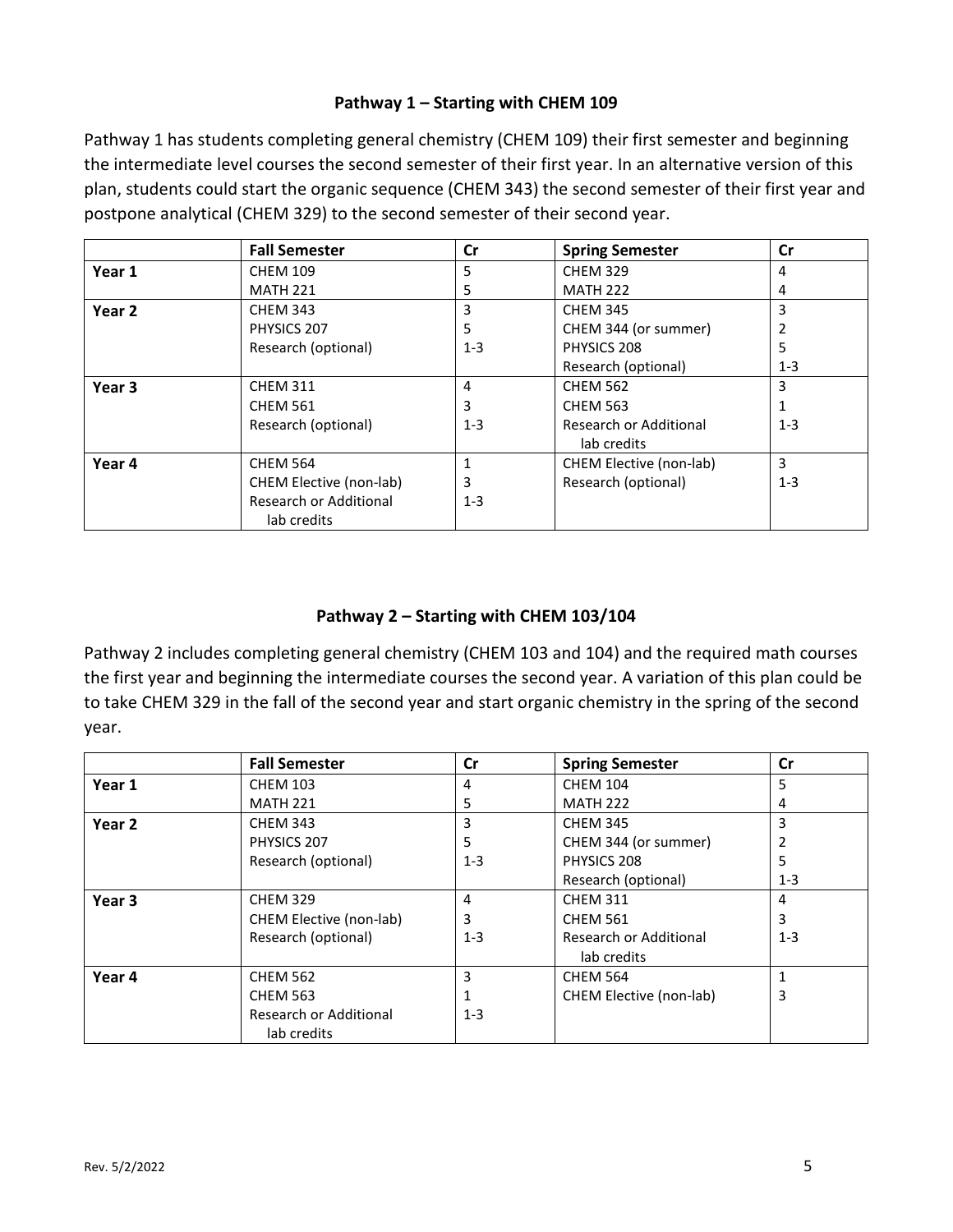### **Pathway 3 – Students Pursuing Careers in Chemistry with Biological Emphasis**

Pathway 3 provides options for students interested in fields with a biological emphasis, such as chemical biology, biochemistry, or pharmacy. Some students might find the second-year of the plan below to be especially challenging. One variation would be to postpone CHEM 329 until the fall of the third year and move CHEM 311 to spring of the third year. Additionally, one or two of the organic courses could be taken during a summer term.

|                   | <b>Fall Semester</b>   | <b>Cr</b>      | <b>Spring Semester</b> | Cr      |
|-------------------|------------------------|----------------|------------------------|---------|
| Year 1            | <b>CHEM 103</b>        | $\overline{a}$ | <b>CHEM 104</b>        | 5       |
|                   | <b>MATH 221</b>        | 5              | <b>MATH 222</b>        | 4       |
| Year 2            | <b>CHEM 329</b>        | 4              | <b>CHEM 345</b>        | 3       |
|                   | <b>CHEM 343</b>        | 3              | CHEM 344 (or summer)   |         |
|                   | <b>BIO 151</b>         | 5              | <b>BIO 152</b>         | 5       |
| Year <sub>3</sub> | <b>CHEM 311</b>        | 4              | PHYSICS 208            | 5       |
|                   | <b>BIOCHEM 507</b>     | 3              | BIOCHEM 508            | 3       |
|                   | PHYSICS 207            | 5              | Research or Additional | $1 - 3$ |
|                   |                        |                | lab credits            |         |
| Year 4            | <b>CHEM 565</b>        | 4              | <b>CHEM 562</b>        | 3       |
|                   | <b>CHEM 563</b>        | 1              | <b>CHEM 564</b>        |         |
|                   | Research or Additional | $1-3$          | Research (optional)    | $1 - 3$ |
|                   | lab credits            |                |                        |         |

### **Pathway 4 – Students Planning to Study Abroad**

It is definitely possible for chemistry majors to study abroad and still graduate in four years! Pathway 4 provides one possible route. It is sometime difficult to satisfy specific chemistry major requirements while abroad, because chemistry curriculum and sequencing at foreign institutions can differ significantly from ours. Chemistry majors who study abroad often focus on satisfying breadth and foreign language requirements while abroad. Advance planning is essential. Summer study abroad programs are also an option. Students interested in studying abroad should consult early with the International Programs Office [\(https://www.studyabroad.wisc.edu/\)](https://www.studyabroad.wisc.edu/) and the chemistry advisor.

|        | <b>Fall Semester</b>    | Cr      | <b>Spring Semester</b>  | Cr      |
|--------|-------------------------|---------|-------------------------|---------|
| Year 1 | <b>CHEM 103</b>         | 4       | <b>CHEM 104</b>         | 5       |
|        | <b>MATH 221</b>         | 5       | <b>MATH 222</b>         | 4       |
| Year 2 | <b>CHEM 329</b>         | 4       | <b>CHEM 311</b>         | 4       |
|        | PHYSICS 207             | 5       | <b>CHEM 343</b>         | 3       |
|        | Research (optional)     | $1 - 3$ | PHYSICS 208             | 5       |
|        |                         |         | Research (optional)     | $1-3$   |
| Year 3 | CHEM 345 (or summer)    | 3       | <b>Study Abroad</b>     |         |
|        | <b>CHEM 344</b>         | 2       |                         |         |
|        | Research (optional)     | $1 - 3$ |                         |         |
| Year 4 | <b>CHEM 561</b>         | 3       | <b>CHEM 562</b>         | 3       |
|        | CHEM 563 (or spring)    |         | CHEM 564 (or summer)    |         |
|        | CHEM Elective (non-lab) | 3       | CHEM Elective (non-lab) | 3       |
|        | Research or Additional  | $1 - 3$ | Research or Additional  | $1 - 3$ |
|        | lab credits             |         | lab credits             |         |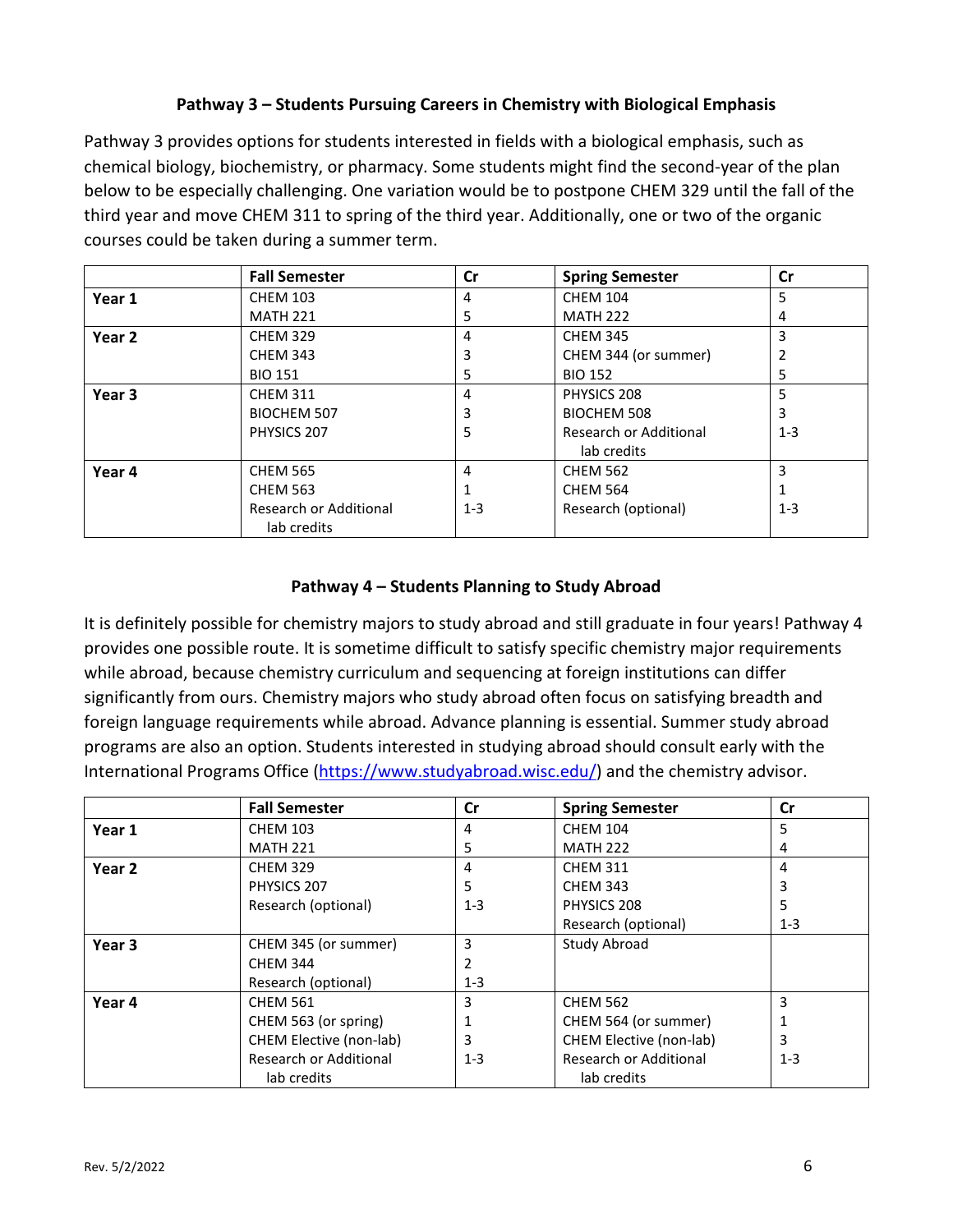### **COLLEGE OF LETTERS & SCIENCE**

**B.A. and B.S. Degree Requirements, at a glance**

*Requirements efective for students matriculating to any postsecondary institution May 21, 2007 and later*

### **TOOLS** for Learning and Communication

### **University General Education Requirements**

One Quantitative Reasoning B course (r) One Quantitative Reasoning A course (q)

One Communication A course (a) One Communication B course (b)

One 3+ credit Ethnic Studies course (e)

### **Mathematics**

*Bachelor of Arts* Met with GER Quantitative A & B (above) *Bachelor of Science*

Two 3+credit courses at I/A level (MATH, COMP SCI, STAT) (Limit one each: COMP SCI, STAT)

*Minimum Math Competency demonstrated by placement score or course is required for all students*

### **Foreign Language**

*Bachelor of Arts* Fourth level of a language*, or*

Third level of a language *and* Second level of another language

*Bachelor of Science* Third level of a language

### **BREADTH** of Exploration in the Liberal Arts & Sciences

**Humanities:** 12 credits (L,H,X,Z) 6 credits Literature (L)

**Social Science:** 12 credits (S,W,Y,Z)

**Natural Science:** 12 credits (B,P,N,W,X,Y)

*Bachelor of Arts* One 3+ credit Biological science course (B) One 3+ credit Physical Science course (P)

**108 Liberal Arts & Sciences credits** (C)

**DEPTH** of inquiry in the Liberal Arts & Sciences

**Mastery of Intermediate/ Advanced Work:** 60 credits (I,A,D)

**Major:** Declare at least one major (and complete all declared majors)

### **QUANTITY & QUALITY** of Work

### **120 Total Credits**

### **UW-Madison Experience**

30 credits **in residence** after the 90th credit

### **Minimum GPAs**

*Bachelor of Science* 6 credits Biological Science (B) 6 credits Physical Science (P)

> *There are limits on credits for certain courses. Consult this Catalog and your DARS for more information*

30 credits **in residence** overall 15 upper-level credits **in residence** in each major 15 credits **on campus** in each major/Department

2.0 in all courses at UW-Madison 2.0 in all major &major department courses 2.0 in I/A/D Level work at UW-Madison 2.0 in upper-level major &major courses

*In all categories, requirements listed are minimums. Further study, especially in Breadth and Depth, is encouraged.*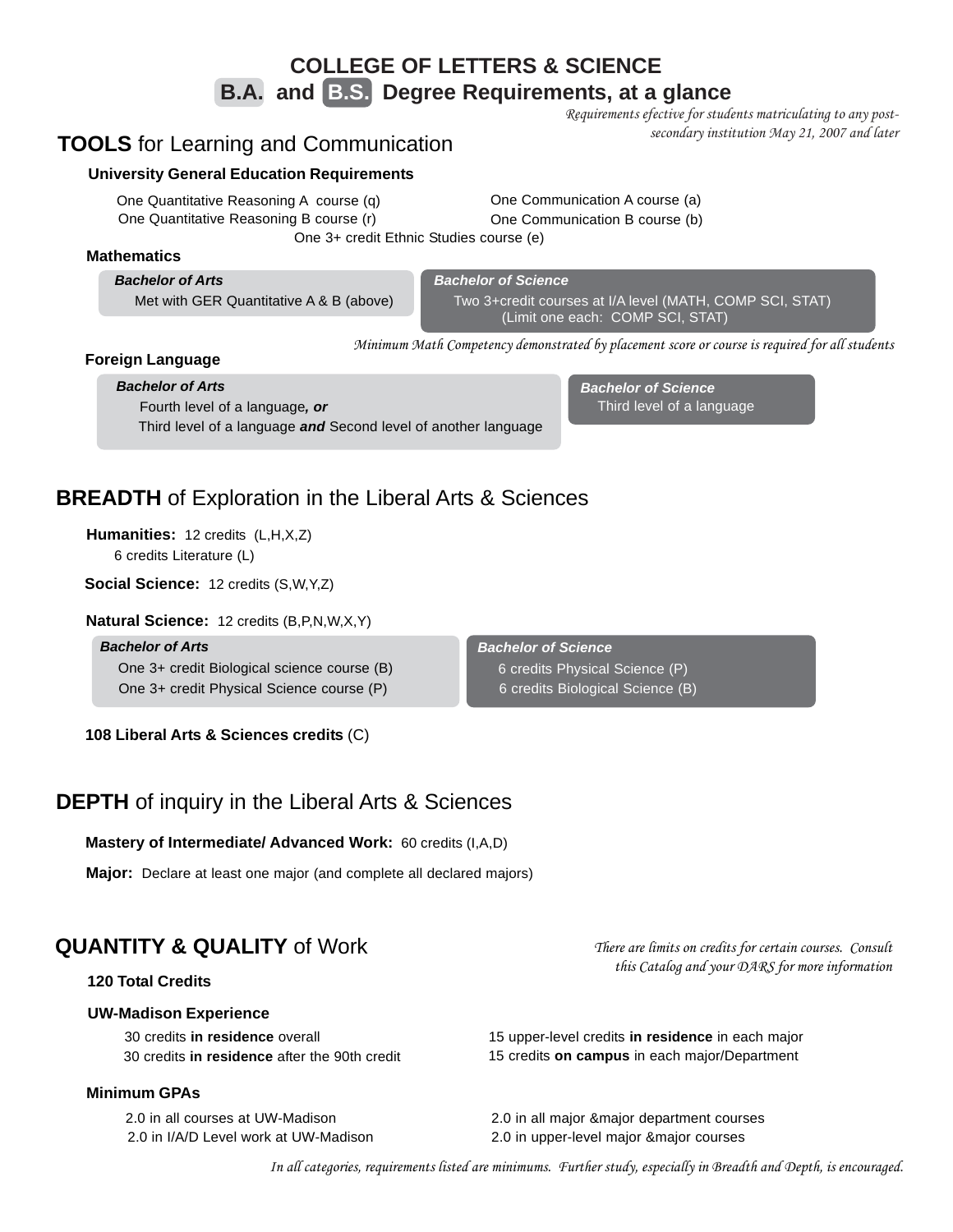

The Department of Chemistry highly encourages all students pursuing a chemistry degree to get involved in undergraduate research during their academic career. Not only do students have the opportunity to experience cutting-edge research, but undergraduate researchers also have the opportunity to apply what they have learned in class to 'real-life' situations, to work alongside world-class researchers, and to develop invaluable marketable skills that are hugely advantageous when applying to graduate programs, professional schools, and/or jobs in STEM fields.

### **Types of Research Opportunities:**

Conducting research for **course credit** is the most common option, but opportunities to conduct research for **pay** or as a **volunteer** during any semester, including summer**,** are also available. Regardless, you must first find a research advisor who will sponsor you to work in their lab for the semester and several blocks of time (*at least 4- 5 hours)* are typically required each week to carry our your project. See the table below for course options within the chemistry department.

| <b>Course</b>   | <b>Course Descriptions</b>                                                                    | <b>Credits</b>                                                               | <b>Eligibility/Prerequisites</b>                                                                   |
|-----------------|-----------------------------------------------------------------------------------------------|------------------------------------------------------------------------------|----------------------------------------------------------------------------------------------------|
| <b>Chem 299</b> | Independent mentored<br>research                                                              | $1 - 4$                                                                      | Open to freshmen/sophomores                                                                        |
| Chem 699*       | Advanced independent<br>mentored research                                                     | $1-6$                                                                        | Open to students who have<br>completed 1 semester of<br>research OR have junior/senior<br>standing |
| Chem 681/682*   | Advanced independent<br>mentored research, required<br>for a senior honors thesis             | 2-4 per semester,<br>must total 6 credits<br>between 681 and 682             | Open to senior honors<br>candidates; must take both<br>semesters and complete a<br>research thesis |
| Chem 691/692*   | Advanced independent<br>mentored research<br>recommended for seniors<br>majoring in chemistry | 2-6 per semester,<br>must total at least 4<br>credits between 691<br>and 692 | Open to seniors; must take both<br>semesters and complete a<br>research thesis                     |
| <b>Chem 260</b> | Seminar course designed to<br>help students begin<br>independent research.                    | 1 credit seminar<br>course, offered Fall<br>and Spring                       | Recommended to be taken<br>concurrently with 1-3 research<br>credits.                              |

**Note: 1 credit of research corresponds to 3-4 hours of lab work per week for 15 weeks.**

\* counts towards the 3 credits of additional lab work required for the completion of the chemistry major

### **Steps to Get Involved:**



**Want help taking the next step?** Visit the Undergraduate Research Website at [undergradresearch.chem.wisc.edu](https://undergradresearch.chem.wisc.edu/) or contact Dr. Cheri Barta at [chem\\_ugr\\_research@chem.wisc.edu](mailto:chem_ugr_research@chem.wisc.edu)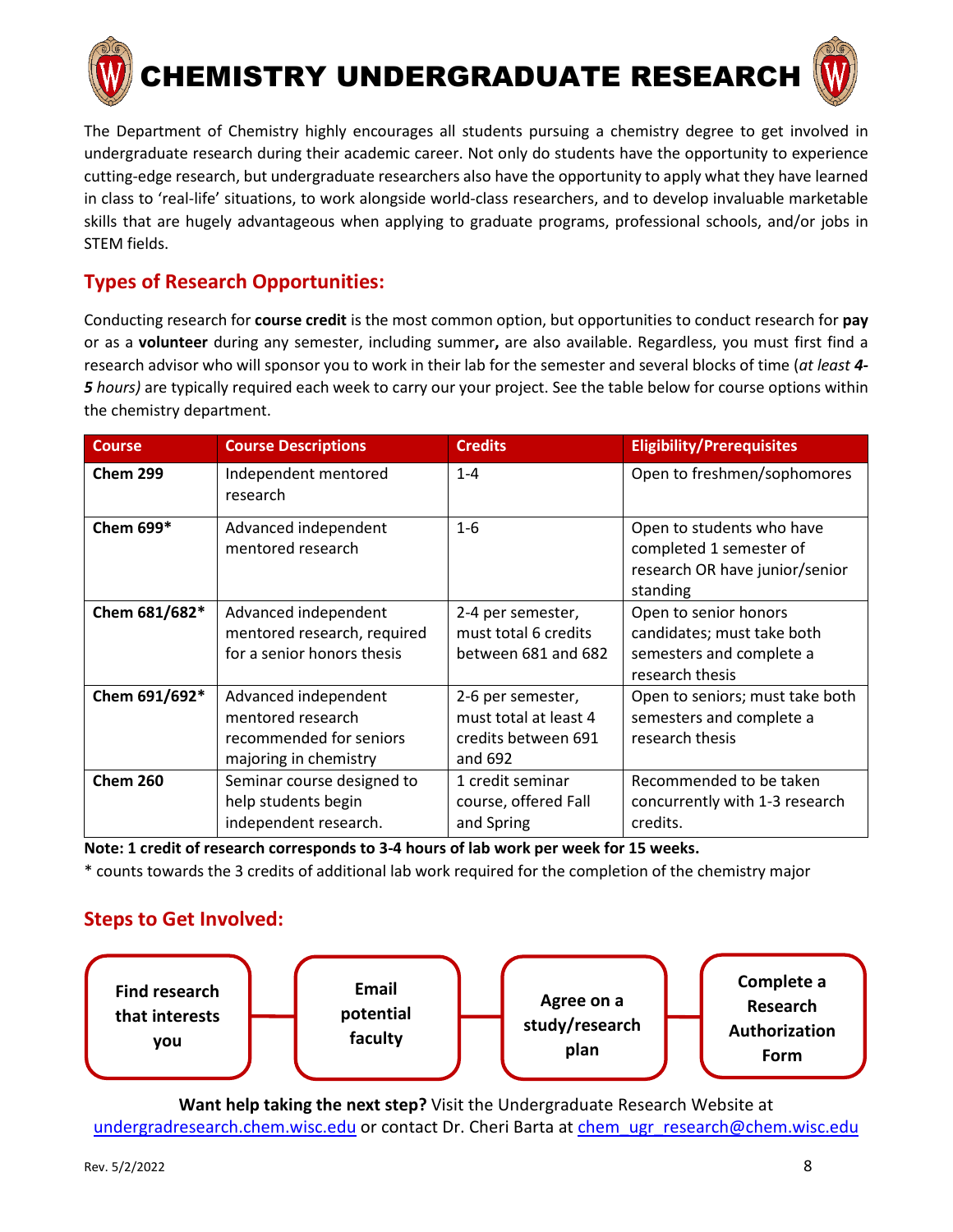### **CHEMISTRY HONORS IN THE MAJOR**

Students may declare Honors in the Chemistry Major in consultation with the chemistry major advisor [\(https://chem.wisc.edu/undergraduate-advising/\)](https://chem.wisc.edu/undergraduate-advising/). To be admitted to the Honors Program in Chemistry, students must have declared a major in chemistry and achieved a 3.200 overall GPA. They must also have achieved a 3.200 GPA in all CHEM courses taken and courses accepted for the major.

Candidates for honors in the major should select a faculty research mentor by the fall semester of their junior year. Mentors may come either from chemistry or from a related department such as chemical engineering, pharmacology, or biochemistry. Students who choose a mentor from outside the chemistry department are responsible for providing the mentor with the requirements for the honors major in chemistry.

To earn Honors in the Major in Chemistry, students must satisfy both the requirements for the regular major and the following additional requirements:

- Earn a 3.300 overall university GPA.
- Earn a 3.300 GPA for all CHEM courses and all courses accepted for the major.
- Complete an additional 3 credits, for a total 8 credits, of advanced non-laboratory work. This requirement is met by the same credits and courses that are accepted for "Advanced Non-laboratory Work" in the regular major. This requirement may also be met by:
	- o Additional research credits, beyond any credits being used to satisfy the 3 additional laboratory credits required for the major; or
	- o Additional breadth courses in other related disciplines
- Complete the two-semester sequence CHEM 681/682 Senior Honors Thesis for a total of 6 credits.
- Present their work to their peers in a symposium

Additional breadth courses for advanced work may come (for example) from engineering, physics, molecular biology, computer science, water chemistry, and business. Advanced level courses should be chosen in consultation with the student's research mentor. Courses required for the chemistry major cannot be used to simultaneously satisfy the advanced course requirement for honors in the major.

Several opportunities for students to present their work at a symposium are available near the end of the spring semester every year. These opportunities include the Chemistry Undergraduate Poster Session held every May, the campus-wide Undergraduate Symposium in April, and the L&S Senior Honors Thesis Symposium also in April.

### **CHEMISTRY DEPARTMENT SCHOLARSHIPS AND AWARDS**

Through the generosity of alumni and other friends of the department, the Department of Chemistry is able to offer academic year scholarships and summer research support. In 2021, the Department awarded more than 40 scholarships totaling over \$180,000. Any student who is a chemistry major or is conducting research with a chemistry faculty member is eligible to apply for the scholarships. An overall GPA of at least 3.0 is required, and awards are based on both merit and financial need. Students may apply for academic year scholarships and/or summer research support. The academic year scholarships range from \$1,500 to \$5,500, while summer research awards were \$6,000 each in 2021. More information about chemistry scholarships can be found at: [https://chem.wisc.edu/scholarships-fellowships-awards/.](https://chem.wisc.edu/scholarships-fellowships-awards/)

To learn about other scholarships offered at UW-Madison, visit<https://wisc.academicworks.com/> and the Office of Student Financial Aid [\(http://finaid.wisc.edu/\)](http://finaid.wisc.edu/).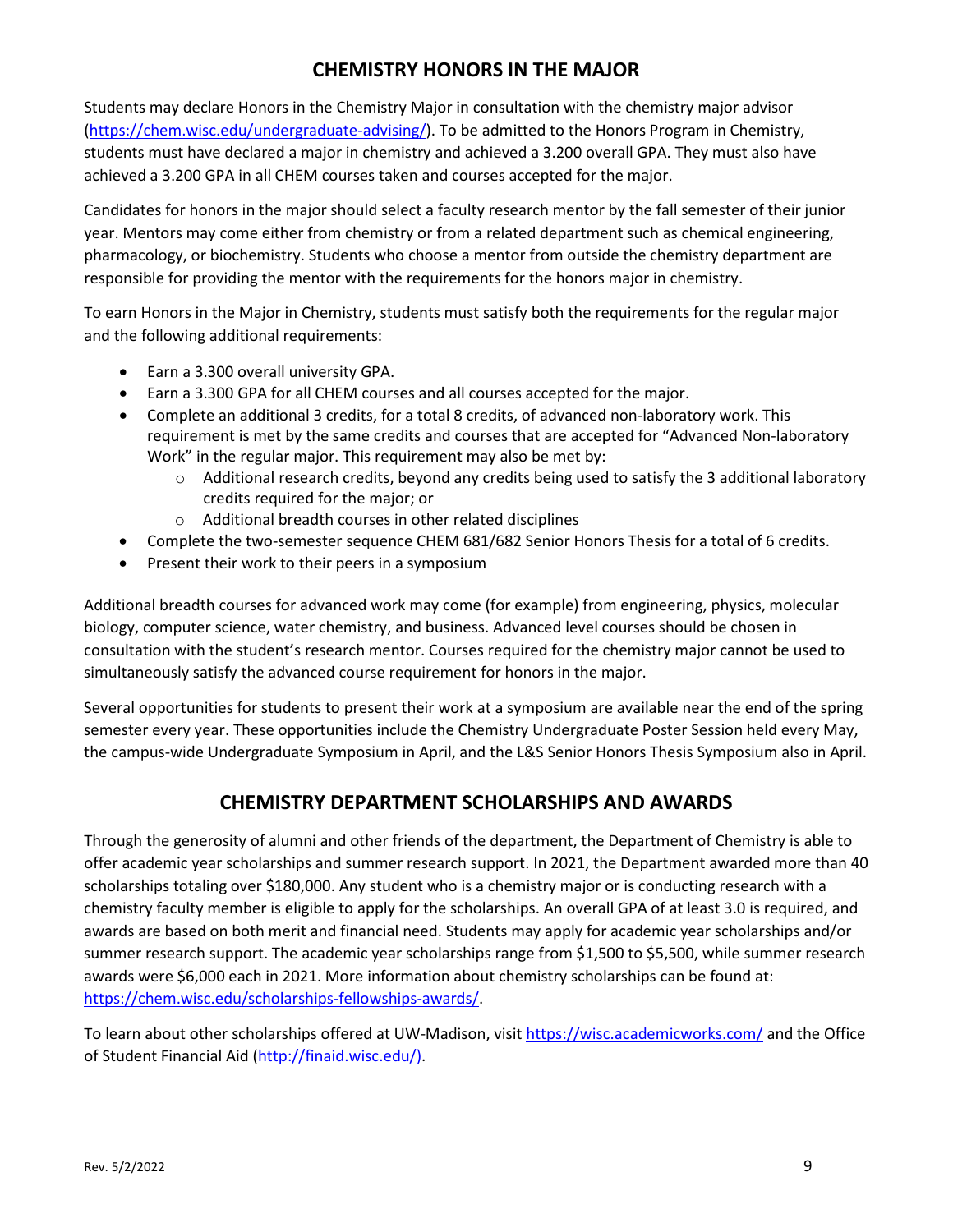### **CAREER AND INTERNSHIP RESOURCES**

As a student, it is important to work on your personal and professional development while here at UW-Madison. This will help prepare you for your next steps after graduation, and it is never too early to get started! Listed below are a couple of campus resources available to you. In addition, we will notify you via email of additional opportunities. You can also visit our Career Opportunities page at:<https://chem.wisc.edu/career-services/>.

### **CAREER EXPLORATION CENTER (CEC)**

The CEC is the leading campus resource for UW-Madison undergraduates who need help exploring majors and careers. They help students focus on their interests, values, strengths, and personality to give them the tools they need to make decisions about their careers and their futures.

### **Location and Contact Information**

114 Ingraham Hall | Email: [cec@ccas.wisc.edu |](mailto:cec@ccas.wisc.edu) Phone: 608.265.4497 | Website:<https://cec.ccas.wisc.edu/>

### **SUCCESSWORKS AT THE COLLEGE OF LETTERS & SCIENCE**

SuccessWorks is a personal and professional development center just for L&S students, helping you connect with the advisors, alumni, and employers who can help you land the jobs and internships you're looking for! Whether you're a first-year student or a senior, you can receive help on resume writing, interview skills, internships, networking, and anything else you need to help you prepare for graduation. They also work with students on their graduate school application timelines.

### **Location and Contact Information**

711 State Street, Suite 300 (3rd floor of the bookstore) | Email: SuccessWorks@ls.wisc.edu Phone: 608.262.3921 | Website: https://successworks.wisc.edu/

### **INTER-LS 210 – L&S CAREER DEVELOPMENT: TAKING INITIATIVE**

The goal of this **one-credit course** is to give you the tools you need to be able to seek out knowledge and skills as you make future career and life decisions. Over the semester, you will produce an ePortfolio in which you will track your personal growth and progress, demonstrate your ability to apply these theories, and produce job tools that you can build upon in the future, such as an internship/job application, skills assessment, and interview of a professional.

### **INTER-LS 215 – COMMUNICATING ABOUT CAREERS**

This **three-credit course** explores the meaning and value of a liberal arts and sciences education for careers in the global, technological, and multicultural workplace of the 21<sup>st</sup> century. Through a series of individual and collaborative research and communication assignments, learn to critically analyze the career and education implications of a diverse and digital workplace, and to critically reflect on strengths and values to prepare to connect college work with lifelong career success. **This course also fulfills the COMM B requirement.** 

### **HANDSHAKE**

Handshake [\(https://careers.wisc.edu/handshake/\)](https://careers.wisc.edu/handshake/) is UW-Madison's primary recruitment and career event management tool. Students can use Handshake to explore career events, apply for jobs and internships, connect with potential employers, and mange campus interviews.